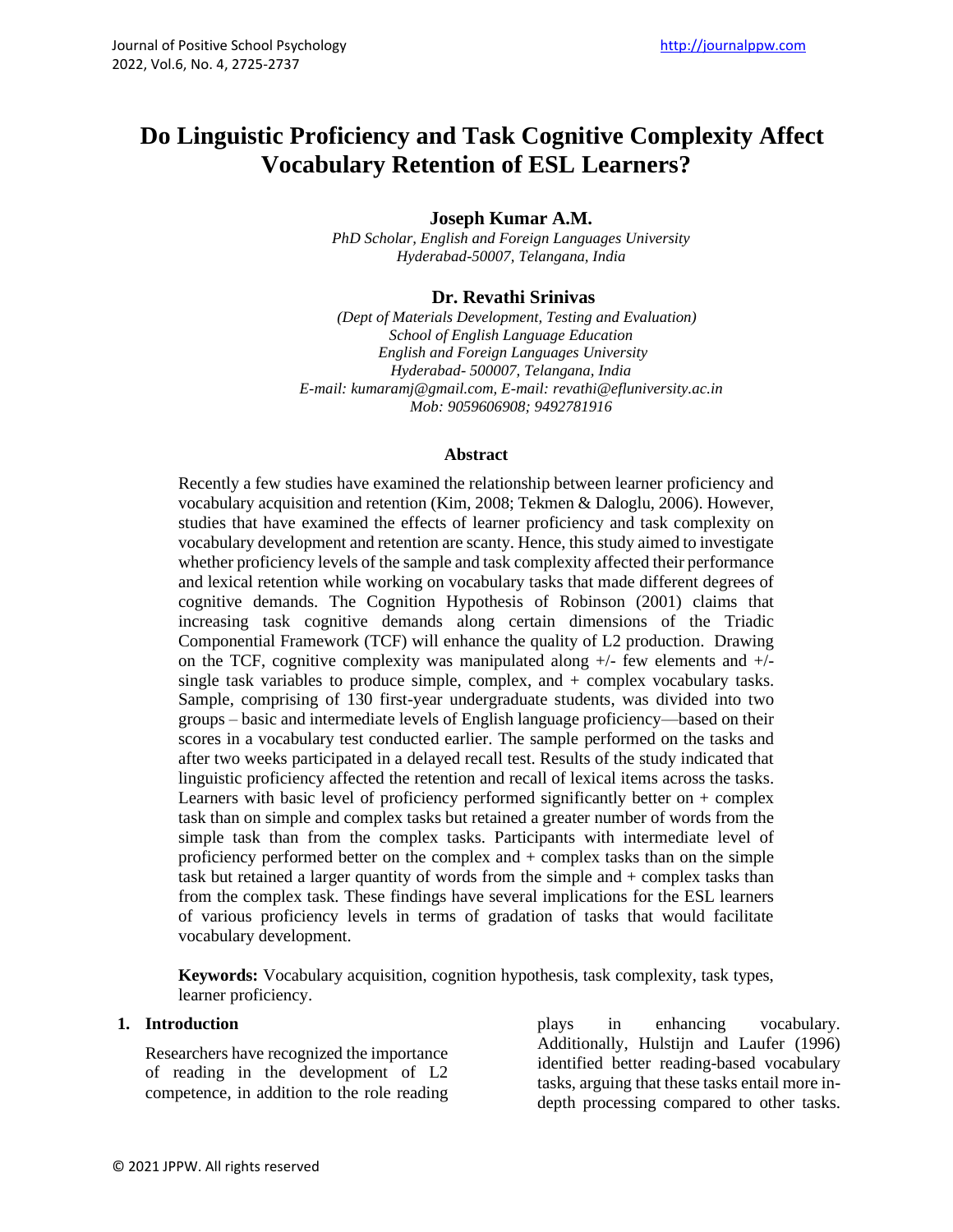However, according to Wu et al. (2012), researchers have provided a post hoc interpretation of the research findings without offering an operationalizable definition for deeper level of processing of better tasks. Bridging the gap Robinson's (2005) task complexity of TCF proposes a criterion for grading tasks. However, majority of research was on task complexity which has obscured the impact of learner proficiency, its connection with task complexity, and vocabulary task performance and retention. There are only a few studies that included learner proficiency along with task complexity and vocabulary task performance and retention, as proficiency is a variable that researchers generally control. Hence, the present study examined the impact of operationalizing task complexity and various levels of linguistic proficiency of ESL learners on reading-based vocabulary tasks performance.

## **2. Review of literature**

The following sections of the article discuss research related to vocabulary learning through reading, task complexity, and learner proficiency.

Studies that attempted to understand how learners acquired vocabulary through reading and have recalled the same have shown mixed results. In their study, Hulstijn et al. (1996) found that the vocabulary retention of the students in three different conditions: provision of marginal glosses (MG), use of a dictionary (D), and a control group (C) that did not use either marginal glosses or dictionaries differed significantly. In these three conditions, 78 first-year Dutch students with advanced linguistic proficiency read a text and then responded to comprehension questions without referring to the text. The findings of the study demonstrated that the retention scores of MG group were slightly higher than those of the D group. The MG group surpassed the D group by two due to a greater degree of information processing in the reading of texts, whereas the success of the D group

throughout the text was based on inference. In contrast to the MG group, the D group could remember meanings of words better when they looked them up in a dictionary.

However, researchers utilised post hoc analysis of the results to explain the result of greater performance, typically assuming that there is more depth of processing engaged in a better task. Also, as Laufer and Hulstijn (2001) pointed out, the mostly post hoc interpretation of the research findings lacks an operationalizable definition. In addition, their study does not provide any specific criteria for grading tasks in terms of the processing time required to work on a task. Therefore, it is difficult to decide while designing tasks which of them demands a higher level of cognitive processing. Nevertheless, sequencing tasks according to cognitive complexity is one of the crucial components of syllabus design. Robison's (2005, 2007) TCF proposes grading and sequencing of tasks based on their cognitive complexity which is discussed in the following section.

Task complexity is defined as "attentional, memory, reasoning, and other information processing demands imposed by the structure of the task on the language learner" (Robinson, 2001). Task complexity differs from task conditions and task difficulty. It is a cognitive component that includes attention and memory and the resources required to complete tasks. Further, within task complexity, a distinction is made between resource-directing dimensions (e.g., +/- few elements) that place cognitive or conceptual demands and resourcedispersing dimensions (e.g., +/- single task) that impose procedural or performative demands on learners. According to Robinson (2005), resource-directing dimensions direct learners' attention to specific L2 lexical items or syntactic structures, shifting their focus from pragmatic to syntactic code so that interlanguage analysis can reveal novel form-function mappings. However, resource-dispersing dimensions, according to Robinson (2011), aim at drawing learners'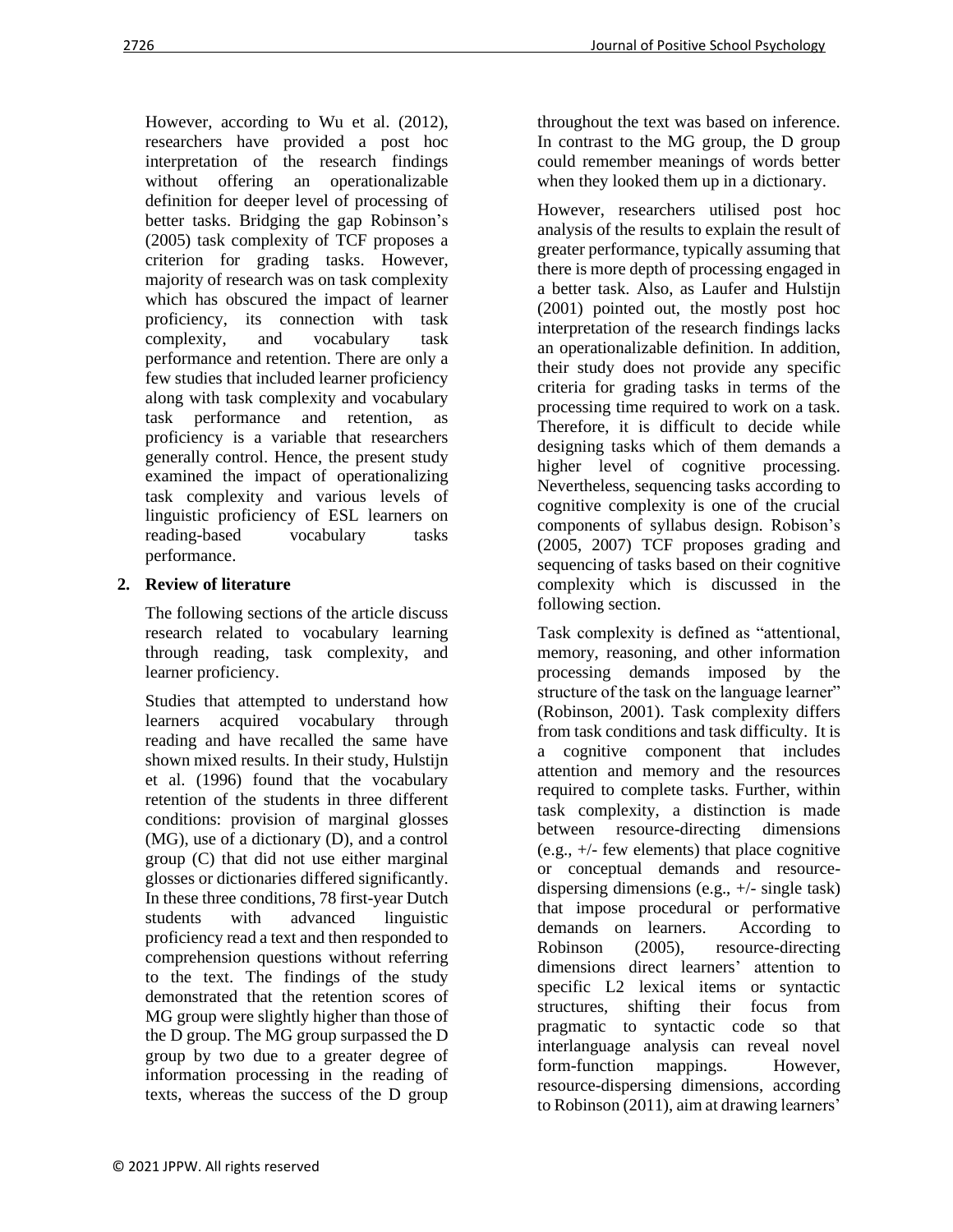attention to the numerous non-linguistic characteristics of a task and promote automaticity and control over the language resources in their interlanguage system. Robinson (2010) asserts that L2 development is contingent upon task complexity operationalization employing variables from both the resource-directing and resource-dispersing dimensions.

Nonetheless, while recent studies in TBLT (Nunan, 2004) have affirmed the importance of tasks in teaching, perspectives of ELT practitioners have differed on the effects of task complexity manipulation on task performance and word retention (Robinson, 2001; Skehan, 1998) as well as the influence of individual differences in proficiency, aptitude, motivation (Robinson, 2005) etc., (Awwad & Tavakoli, 2019). When Jackson and Suethanapornkul (2013) reviewed the literature on task complexity, they found two major limitations: "a lack of investigation into diverse factors of task complexity as well as a lack of uniformity in the operationalization of these variables" and "the connection between task complexity and learner-internal factors such as learner proficiency" (Awwad & Tavakoli, 2019). The next section of the article discussed the impact of learner proficiency on the performance of tasks.

Gaillard and Tremblay (2016) define proficiency as "the linguistic knowledge and skills that underlie L2 learners' successful comprehension and production of the target language" (Awwad & Tavakoli, 2019). Recent research in task complexity (Kormos & Trebits, 2011) has indicated that learner factors, such as language proficiency and working memory have a little impact on task performance when compared to the influence of task complexity. Ishikawa (2006) and Kim (2009) examined the interactional impact of L2 proficiency and task complexity on task performance.

Ishikawa (2006), for instance, investigated the impact of language proficiency and task complexity manipulated along +/- here-andnow versus there-and-then variables on second language written task performance. The study included 54 Japanese high school students who were divided into two groups—students with high and low language proficiency. They worked on a narrative writing task in which the presence or absence of a cartoon strip determined the task complexity. Findings of the study indicated that task complexity and L2 proficiency, which had a strong influence on target-like use of articles (TLU) articles, Snodes per T-unit, and words per T-unit, were shown to be mostly independent of each other. However, a substantial impact of task complexity and learner proficiency interaction on type-token ratio (TTR) was identified, indicating that task complexity effects were detected exclusively in the lowproficiency group. This implies that task complexity impacts may vary according to proficiency levels.

In essence, while the TCF proposed by Robinson (2001) has piqued the interest of ELT practitioners, majority of research is on investigating the effects of task complexity. The influence of learner proficiency, on the other hand, is a largely ignored aspect with its relation to task complexity effects and task performance. In most cases, L2 proficiency is a variable that researchers seek to control in their studies. Ishikawa's (2006) research has demonstrated that task complexity manipulation has improved the performance in the writing task of learners with low-proficiency. However, research studies that explored vocabulary acquisition and retention at various levels of linguistic proficiency and cognitive task complexity are scanty. A few studies have examined the relation between learner proficiency and vocabulary acquisition without manipulating task complexity (e.g., Kim, 2008; Tekmen & Daloglu, 2006). Hence, given the paucity of research on the impacts of learner proficiency, this study investigated into the combined effects of ESL learners' basic and intermediate levels of linguistic proficiency and task complexity on the cognitively modified vocabulary tasks performance and word retention.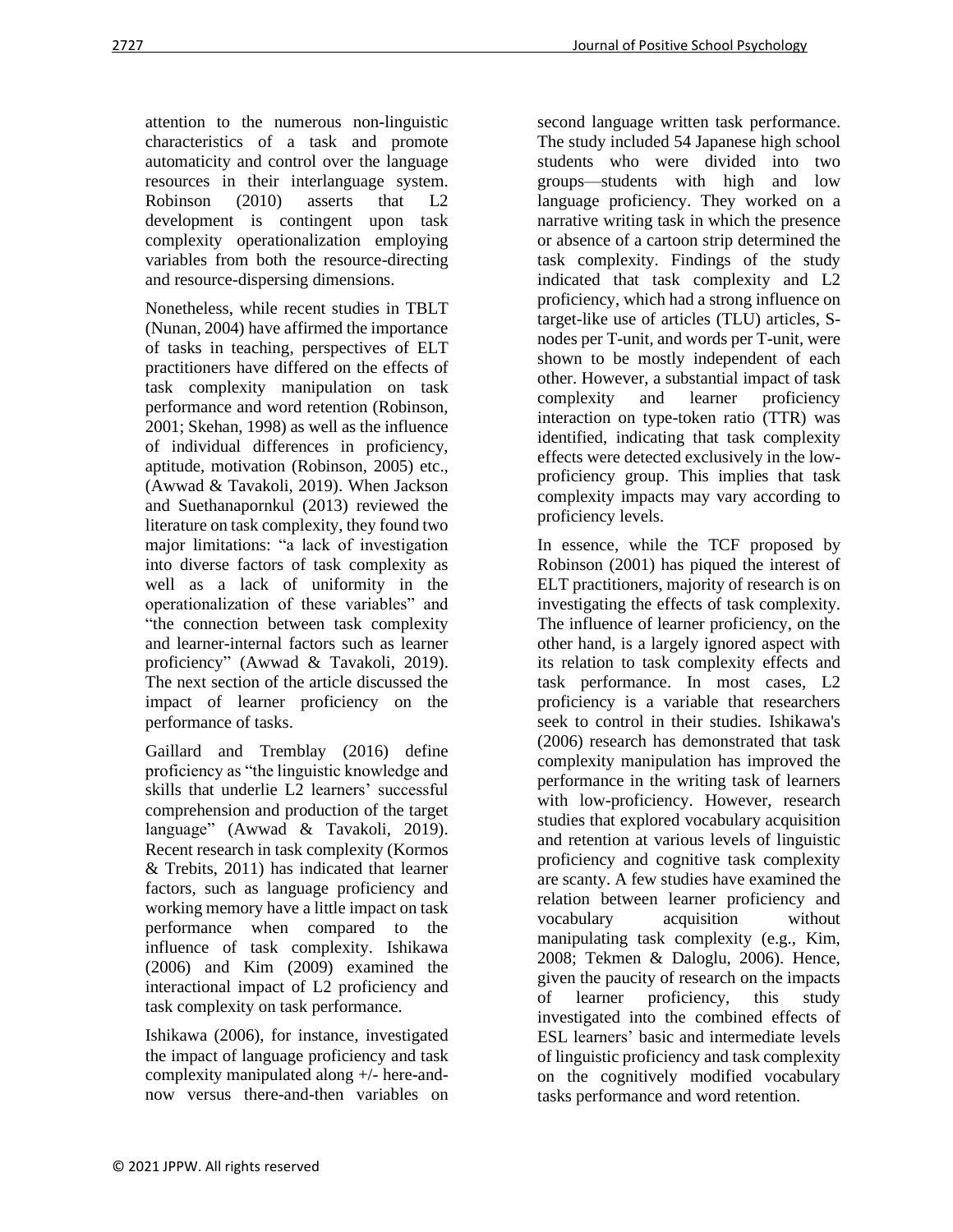## **3 Method**

The study adopted a mixed-methods approach, combining quantitative performance outcome assessments with the data gathered via a semi-structured questionnaire and focus-group interviews. The results of the study are highly accurate when the data is obtained, assessed, interpreted, and presented in numerical form.

The study aimed at investigating whether linguistic proficiency of learners influenced their performance and retention in cognitively manipulated vocabulary development tasks. Using the TCF proposed by Robinson (2001), cognitive complexity was operationalized along +/- few elements and  $+/-$  single task variables to create simple, complex, and + complex task types at different complexity levels. Thus, the following hypotheses were formulated:

1. Learners' linguistic proficiency and task complexity manipulations significantly affect their performance in vocabulary development tasks.

- 2. Learners with basic level of proficiency will better recall the target words from the simple task version than the complex task versions.
- 3. Learners with intermediate level of proficiency will retain a large number of words from the complex task versions than the simple task version.

The study attempted to investigate whether ESL learners' linguistic proficiency levels and task complexity affect vocabulary acquisition and retention of select target words. Levels of task complexity (simple, complex, and + complex) as well as the learner proficiency (basic and intermediate levels) are the independent variables under investigation in this study. The dependent variable is word recall measured by the degree of accuracy in terms of form, meaning, and use.

Learner proficiency being a Between-Subjects variable and task complexity being a Within-Subjects variable, participants were allocated to basic and intermediate proficiency groups. They worked on the simple, complex, and + complex tasks.

| Group          | Proficiency  |                                         | <b>Three Readin</b> Task complexity | No. of           | <b>Delayed recall</b> |
|----------------|--------------|-----------------------------------------|-------------------------------------|------------------|-----------------------|
|                | level        | <b>Texts</b>                            | <b>across Vocabulary</b>            | <b>Exposures</b> | test                  |
|                |              |                                         | <b>Tasks</b>                        |                  |                       |
|                |              |                                         | $(sim)$ (com)                       |                  | (after 7 days)        |
|                |              |                                         | $(+com)$                            |                  |                       |
| G1             | <b>basic</b> | Text 1 - Text 2 - Tex Task 1 - Task 2 - |                                     | 3                | (PO, PG, RG, RS,      |
|                |              |                                         | Task 3                              |                  | RA)                   |
| G <sub>2</sub> | intermediate | Text 1 - Text 2 - Tex Task 1 - Task 2 - |                                     | 3                |                       |
|                |              |                                         | Task 3                              |                  |                       |
|                |              |                                         |                                     |                  |                       |

*Table 1. Research design with learning proficiency and task complexity factors*

The study included 130 non-native English speakers in their first-year of undergraduate course at a Degree College in Telangana State. Participants, aged between 18-20, were predominantly Telugu speakers and were from a semi-urban area of the State. English is taught as a second language in regional medium schools in Telangana beginning from class III. Thus, the participants had at least ten years of exposure to English.

For the study, a list of lexical items from the

vocabulary development activities in the textbook prescribed for the first-year undergraduate level was prepared. Out of these words, a total of fifty-five words were selected for the diagnostic test which aimed at understanding words the participants were familiar with. Based on the responses of the sample, twenty-four target words were chosen from the four grammatical categories (verbs, nouns, adjectives, and adverbs). The updated Vocabulary Levels Test (VLT) designed by Webb and Sasao (2013) was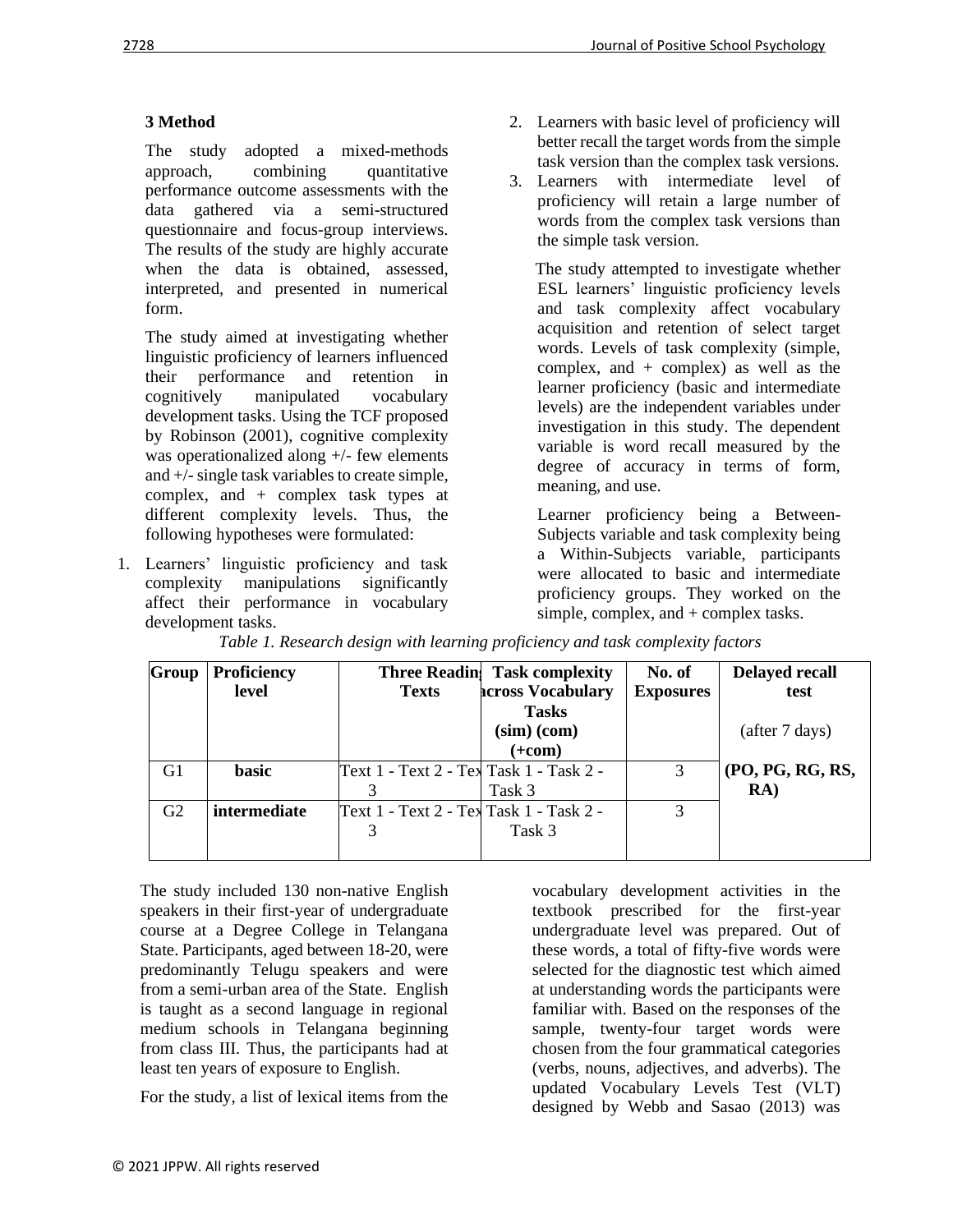adapted to gauge the proficiency level of the sample.

## **3.1 Research Tools**

The following tools were used to collect data:

a) Reading texts: Three expository reading texts were developed, each containing eight bold-faced target words inserted in the text. As opposed to narrative texts whose purpose is to narrate a story, expository texts convey factual information or explain something. Thus, expository texts are non-fictional, academic in nature, and more formal in style, while narrative texts are fictional.

b) Vocabulary tasks: Following each reading text, vocabulary tasks with varying levels of cognitive complexity were created: simple (Task 1), complex (Task 2), and  $+$  complex (Task 3).

|  |  | Table 2. Task complexity operationalization along the TCF's variables |  |  |
|--|--|-----------------------------------------------------------------------|--|--|
|--|--|-----------------------------------------------------------------------|--|--|

| <b>Cognitive complexity</b>                                               | Task 1           | Task 2           | Task 3         |  |
|---------------------------------------------------------------------------|------------------|------------------|----------------|--|
| factors                                                                   | <b>Simple</b>    | <b>Complex</b>   | $+$ Complex    |  |
| $+/-$ few elements<br>variable of Resource-<br>directing dimensions       | $+$ few elements | $+$ few elements | - few elements |  |
| $+\prime$ - single task variable<br>of Resource-<br>dispersing dimensions | $+$ single task  | - single task    | - single task  |  |

Task 1: Cognitive complexity is operationalized along  $+$  few elements and  $+$ single task variables to design a multiplechoice task. It is cognitively simple as it directs learners' attention to only a few linguistic elements and places minimal performative constraints on learners in terms of processing due to single task demand.

Task 2: A task containing definitions is made relatively complex by manipulating cognitive complexity along + few elements and - single task variables. In order to complete the task, learners must identify the target words from the reading text that correspond to the definitions and write them in the space provided. It entails learners' interaction with certain linguistic elements in the text to associate the word meaning and its contextual use with the suitable definitions. In addition, the complex task necessitates increased performative requirements from learners owing to several processing

demands.

Task 3: In  $a +$  complex task, learners must determine the correct meaning of each target word before creating sentences with it. It is made relatively more complex by operationalizing cognitive complexity along - few elements and - single task variables. It imposes higher conceptual and performative demands on learners as they have to pay attention to several linguistic elements and dual tasks demands.

c) A delayed recall test: The research employed the Vocabulary Knowledge Test (VKT) of Webb (2007) which includes several such sub-tests as productive knowledge of orthographic form (PO), productive grammatical knowledge (PG), receptive grammatical knowledge (RG), receptive knowledge of syntax (RS), and receptive knowledge of association (RA) designed around the target vocabulary for the assessment of the productive and receptive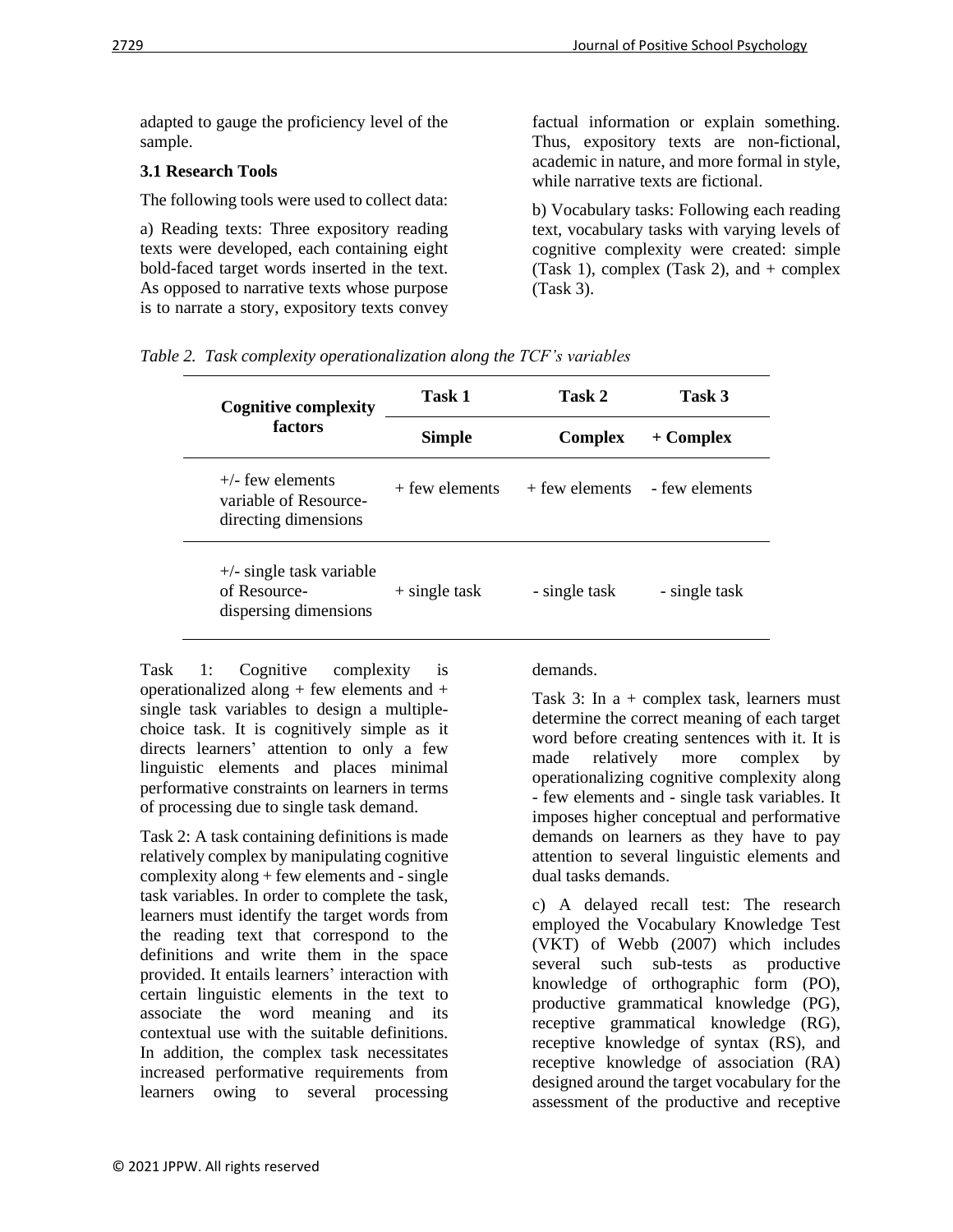vocabulary knowledge of learners.

d) The updated version of the Vocabulary Levels Test (VLT): The VLT assesses students' understanding of word formmeaning relationships at four frequency levels (2000, 3000, 5000, and 10,000) and at an academic vocabulary level. In this study, however, the L2 linguistic proficiency of learners was measured using the improved VLT version of Webb and Sasao (2013), which covers the most frequently occurring 1000-word families that account for up to 80% of English.

e) Questionnaire: A questionnaire was administered to the participants to gauge their perceptions on the length of the reading texts, cognitive complexity of processing information provided in the text, familiarity with the topic of the text. The questionnaire also tried to elicit responses in terms of the text's ability to arouse the interest of the sample, time given to the sample to work on the tasks, instructions provided to complete the tasks, mental effort required to work on the tasks, and the degree of their involvement in the tasks.

f) Focus-group interviews: Interviews enable effective monitoring of the process flow as well as the ability to clarify any difficulties that arise during the process. Thus, focusgroup interviews were conducted in order to elicit respondents' opinions about complexity levels of the texts they had read and the tasks they had worked on.

# **3.2 Procedure**

Based on their performance in VLT, hundred and thirty participants were selected for the study who were then assigned to two groups—those with basic level of language proficiency and the ones with intermediate level. After having read a text in which the target words were embedded, the participants worked on the vocabulary tasks. No time limit was set for reading the text.

## **3.3 Data analysis**

Since all participants worked on simple, complex and + complex tasks, their

performance on tasks and their retention of words were assessed in terms of accuracy (percentage of error-free words in terms of form, meaning, and use). The hypotheses were tested by comparing the population means of two samples using 2x3 mixedmethods ANOVA to determine if the means of the population differed significantly. After coding the questionnaire and transcribing interviews, findings were compiled and analyzed to examine patterns of responses.

## **4. Results**

Participants' responses on the questionnaire were used to determine how much of a strain the task variants imposed on cognitive processes involved in working on the tasks. Based on the patterns drawn from the questionnaire, it was noted that increased task complexity had a comparable impact on cognitive load, such that the complex version was seen to be challenging and timeconsuming. Similarly, focus-group interviews revealed that participants with basic and intermediate levels of linguistic proficiency found complex task versions entailing a processing of a number of elements simultaneously to arrive at the answers and complete the task.

The effects of linguistic proficiency and cognitive load measures were analyzed using a 2x3 mixed-model ANOVA in SPSS. The main impact of proficiency and task complexity as well as their interaction effects on the vocabulary task scores were examined using an alpha level of .05.

 *Results of Hypothesis 1. Learners' linguistic proficiency and task complexity manipulations significantly affect their performance in vocabulary development tasks.*

The findings of the ANOVA, shown in Table 3, highlight the main effect of Within-Subjects factor (task complexity) and the task complexity x proficiency interaction. The sig. column reveals that there is a high probability for both the main effect of the task complexity ( $p < .001$ ) and interaction effect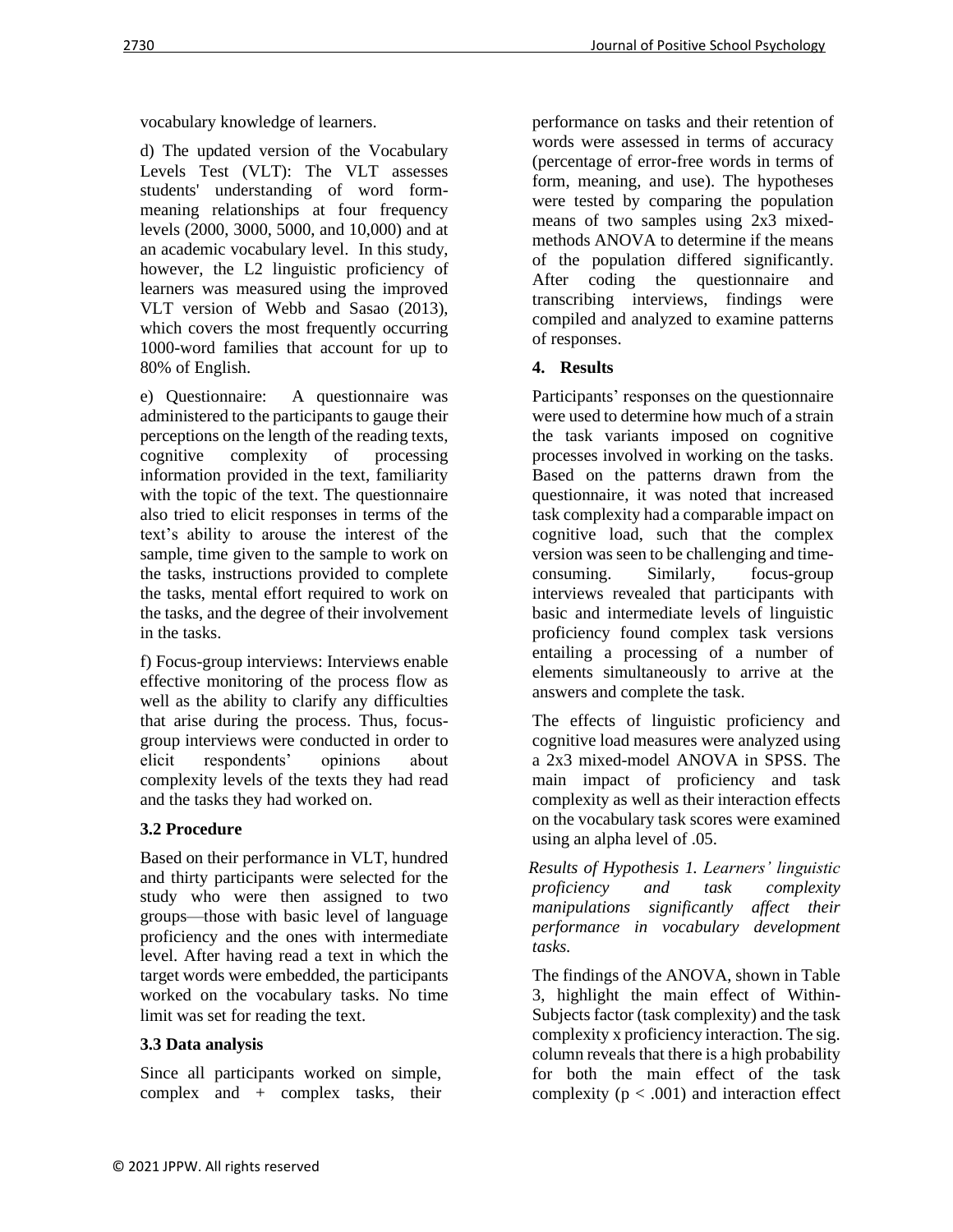of the task complexity x proficiency (p < .001), indicating a significant impact on vocabulary task performance.

| <b>Tests of Within-Subjects Effects</b> |                  |                |                |         |         |      |         |  |
|-----------------------------------------|------------------|----------------|----------------|---------|---------|------|---------|--|
| Measure:                                | <b>MEASURE_1</b> |                |                |         |         |      |         |  |
| Source                                  |                  | Type III       | df             | Mean    | F       | Sig. | Partial |  |
|                                         |                  | Sum of         |                | Square  |         |      | Eta     |  |
|                                         |                  | <b>Squares</b> |                |         |         |      | Squared |  |
| <b>Task</b>                             | Sphericity       | 844.492        | $\overline{2}$ | 422.246 | 144.441 | .000 | .530    |  |
| complexity                              | Assumed          |                |                |         |         |      |         |  |
|                                         | Greenhouse-      | 844.492        | 1.781          | 474.286 | 144.441 | .000 | .530    |  |
|                                         | Geisser          |                |                |         |         |      |         |  |
|                                         | Huynh-Feldt      | 844.492        | 1.818          | 464.506 | 144.441 | .000 | .530    |  |
|                                         | Lower-bound      | 844.492        | 1.000          | 844.492 | 144.441 | .000 | .530    |  |
| <b>Task</b>                             | Sphericity       | 113.805        | 2              | 56.903  | 19.465  | .000 | .132    |  |
| complexity                              | Assumed          |                |                |         |         |      |         |  |
| $\ast$                                  | Greenhouse-      | 113.805        | 1.781          | 63.915  | 19.465  | .000 | .132    |  |
| proficiency                             | Geisser          |                |                |         |         |      |         |  |
|                                         | Huynh-Feldt      | 113.805        | 1.818          | 62.598  | 19.465  | .000 | .132    |  |
|                                         | Lower-bound      | 113.805        | 1.000          | 113.805 | 19.465  | .000 | .132    |  |
| Error (Task                             | Sphericity       | 748.369        | 256            | 2.923   |         |      |         |  |
| complexity)                             | Assumed          |                |                |         |         |      |         |  |
|                                         | Greenhouse-      | 748.369        | 227.911        | 3.284   |         |      |         |  |
|                                         | Geisser          |                |                |         |         |      |         |  |
|                                         | Huynh-Feldt      | 748.369        | 232.709        | 3.216   |         |      |         |  |
|                                         | Lower-bound      | 748.369        | 128.000        | 5.847   |         |      |         |  |

#### *Table 3. ANOVA results for the Within-Subjects effects on task performance*

The ANOVA results for the Between-Subjects (proficiency) effects ( $p = .036$ ) demonstrates that the main effect of

proficiency on the vocabulary task performance is partially significant F (1, 128)  $= 4.49, p = .036.$ 

|  |  | Table 4. ANOVA results for the Between-Subjects variables |  |
|--|--|-----------------------------------------------------------|--|
|--|--|-----------------------------------------------------------|--|

| <b>Tests of Between-Subjects Effects</b> |              |     |             |         |      |             |  |  |  |
|------------------------------------------|--------------|-----|-------------|---------|------|-------------|--|--|--|
| Measure: MEASURE 1                       |              |     |             |         |      |             |  |  |  |
| Transformed Variable: Average            |              |     |             |         |      |             |  |  |  |
|                                          | Type III Sum |     |             |         |      | Partial Eta |  |  |  |
| Source                                   | of Squares   | df  | Mean Square | F       | Sig. | Squared     |  |  |  |
| Intercept                                | 14148.208    |     | 14148.208   | 888.334 | .000 | .874        |  |  |  |
| proficiency                              | 71.510       |     | 71.510      | 4.490   | .036 | .034        |  |  |  |
| Error                                    | 2038.615     | 128 | 15.927      |         |      |             |  |  |  |

As the main effect of proficiency was statistically less significant ( $p > .036$ ), the mean task scores for basic and intermediate proficiency groups were compared (table 5).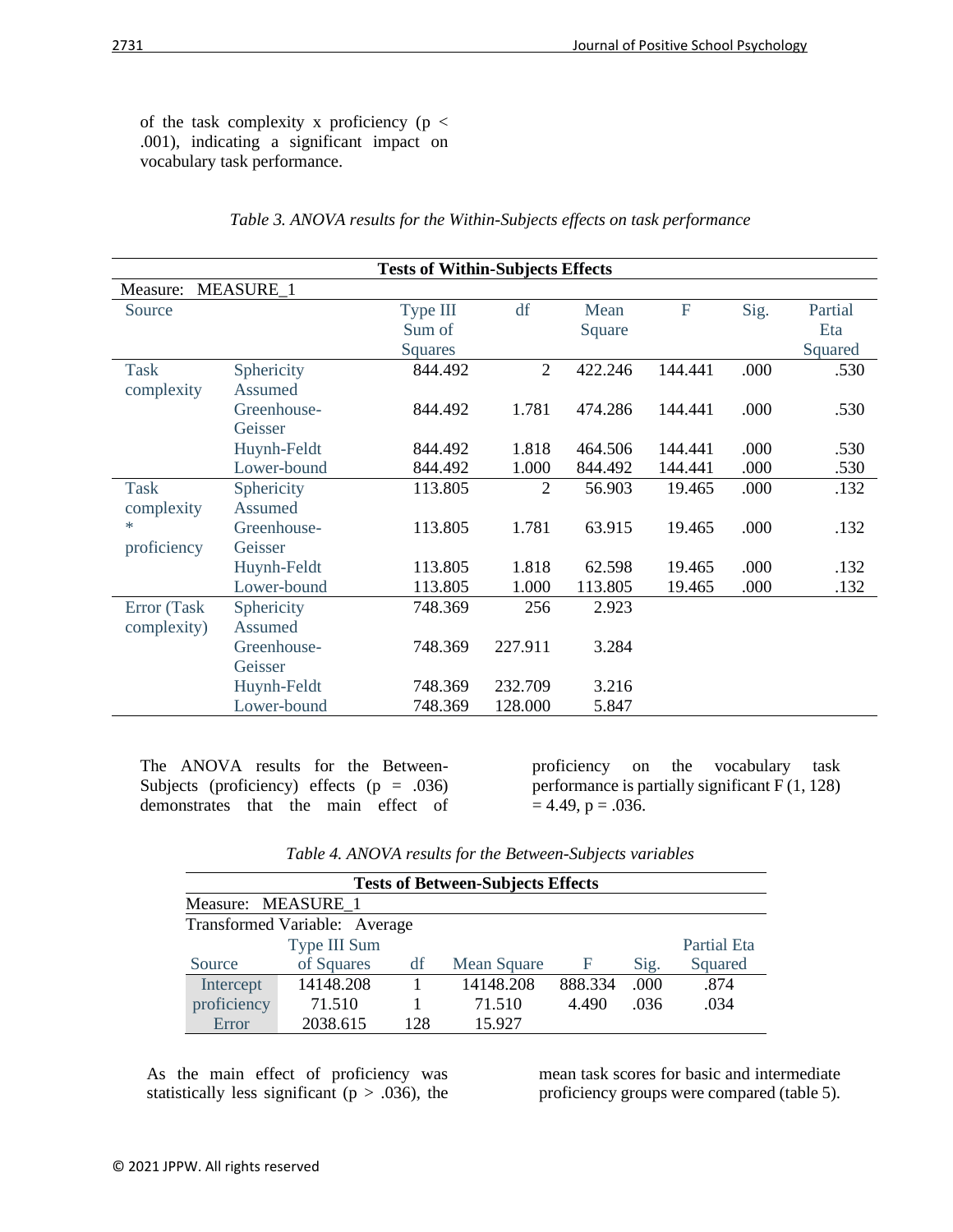The mean scores of intermediate proficiency group ( $M = 6.45$ ) found to be greater than that of basic proficiency group  $(M = 5.60)$ 

indicating a significant difference in task performance between the two groups.

| <b>Estimates</b>   |       |      |                                         |       |  |  |  |  |  |
|--------------------|-------|------|-----------------------------------------|-------|--|--|--|--|--|
| Measure: MEASURE 1 |       |      |                                         |       |  |  |  |  |  |
|                    |       |      | 95% Confidence Interval                 |       |  |  |  |  |  |
| proficiency        |       |      | Mean Std. Error Lower Bound Upper Bound |       |  |  |  |  |  |
| basic              | 5.595 | .286 | 5.029                                   | 6.160 |  |  |  |  |  |
| inter              | 6.451 | .286 | 5.886                                   | 7 017 |  |  |  |  |  |

*Table 5. Marginal mean scores for the main effect of proficiency*

Task complexity had a significant effect (table 6), F  $(2, 256) = 144.44$ , p < .001, and its impact on task scores varied considerably

across Task 1 (M = 4.75), Task 2 (M = 5.24), and Task 3 ( $M = 8.09$ ).

 *Table 6. Marginal mean scores for the main effect of task complexity*

| <b>Estimates</b>   |       |       |                         |                    |  |  |  |  |  |
|--------------------|-------|-------|-------------------------|--------------------|--|--|--|--|--|
| Measure: MEASURE 1 |       |       |                         |                    |  |  |  |  |  |
| <b>Task</b>        | Mean  | Std.  | 95% Confidence Interval |                    |  |  |  |  |  |
| complexity         |       | Error | Lower Bound             | <b>Upper Bound</b> |  |  |  |  |  |
| Task 1             | 4.746 | .186  | 4.379                   | 5.113              |  |  |  |  |  |
| Task 2             | 5.238 | .182  | 4.878                   | 5.599              |  |  |  |  |  |
| Task 3             | 8.085 | .316  | 7.460                   | 8.710              |  |  |  |  |  |

Further, the interaction effect of proficiency and task complexity was also observed (table 7), F  $(1, 256) = 19.465$ , P > .000. Thus, the task performance outcomes significantly varied between the groups of basic (Task 1,  $M = 4.15$ ; Task 2,  $M = 4.25$ ; Task 3,  $M = 8.38$ ) and intermediate (Task 1, M = 5.34; Task 2, M = 6.23; Task 3, M = 7.78) levels of proficiency. Participants with basic proficiency level performed better on the + complex  $(M = 8.38; M =$ 7.78) than on the simple and complex tasks. Thus, the hypothesis 1 is confirmed regarding the combined effects of learner proficiency and task complexity on task performance.

*Table 7. Interaction effect of proficiency and task complexity on task performance*

| proficiency * task complexity |             |       |       |                         |                    |  |  |  |
|-------------------------------|-------------|-------|-------|-------------------------|--------------------|--|--|--|
| Measure: MEASURE 1            |             |       |       |                         |                    |  |  |  |
|                               | <b>Task</b> |       | Std.  | 95% Confidence Interval |                    |  |  |  |
| proficiency                   | complexity  | Mean  | Error | Lower Bound             | <b>Upper Bound</b> |  |  |  |
| basic                         | Task 1      | 4.154 | .262  | 3.635                   | 4.673              |  |  |  |
|                               | Task 2      | 4.246 | .258  | 3.736                   | 4.757              |  |  |  |
|                               | Task 3      | 8.385 | .447  | 7.501                   | 9.269              |  |  |  |
| inter                         | Task 1      | 5.338 | .262  | 4.819                   | 5.858              |  |  |  |
|                               | Task 2      | 6.231 | .258  | 5.720                   | 6.741              |  |  |  |
|                               | Task 3      | 7.785 | .447  | 6.901                   | 8.669              |  |  |  |

*Results of hypothesis 2: Learners with basic level of proficiency will better recall the target words from the simple task version than the complex task versions.*

*Results of hypothesis 3: Learners with intermediate level of proficiency will retain a large number of words from the complex task versions than the simple task version.*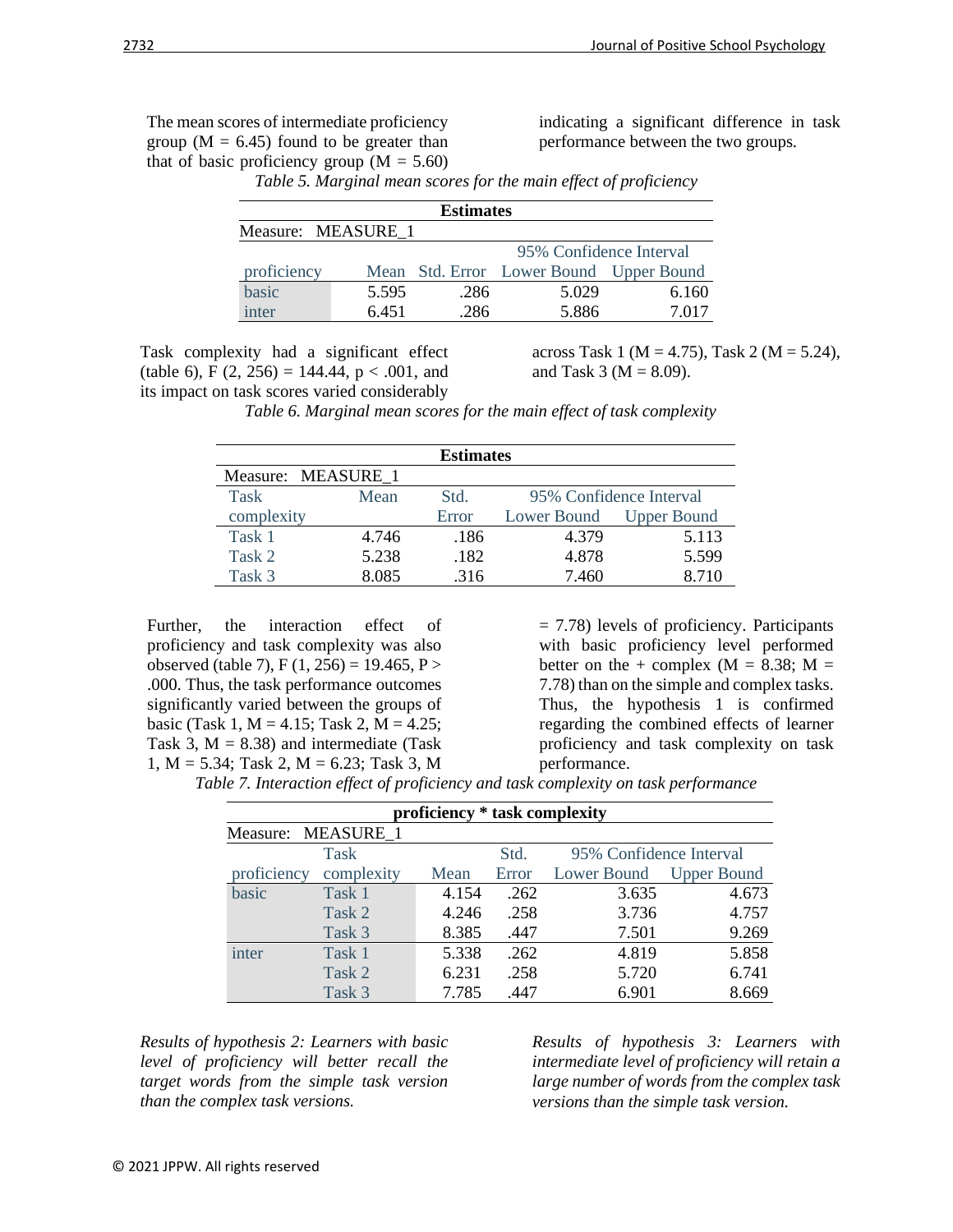With regard to hypotheses 1 and 2, the main effect of the Within-Subjects factor (task complexity) and the interaction effect of task complexity x proficiency on word retention are shown in Table 8. The results revealed

that the likelihood of the main impact of complexity  $(p < .001)$  is substantial, but the interaction effect of complexity x proficiency  $(p = .319)$  is not.

| <b>Tests of Within-Subjects Effects</b> |                           |               |                 |         |        |      |             |  |  |
|-----------------------------------------|---------------------------|---------------|-----------------|---------|--------|------|-------------|--|--|
| Measure: MEASURE 1                      |                           |               |                 |         |        |      |             |  |  |
|                                         |                           | Type III Sum  |                 | Mean    |        |      | Partial Eta |  |  |
| Source                                  |                           | of Squares    | df              | Square  | F      | Sig. | Squared     |  |  |
| <b>Task</b>                             | <b>Sphericity Assumed</b> | 185.185 2     |                 | 92.592  | 71.207 | .000 | .357        |  |  |
| complexity                              | Greenhouse-Geisser        | 185.185 1.917 |                 | 96.596  | 71.207 | .000 | .357        |  |  |
|                                         | Huynh-Feldt               | 185.185 1.961 |                 | 94.443  | 71.207 | .000 | .357        |  |  |
|                                         | Lower-bound               | 185.185 1.000 |                 | 185.185 | 71.207 | .000 | .357        |  |  |
| <b>Task</b>                             | <b>Sphericity Assumed</b> | 2.600 2       |                 | 1.300   | 1.000  | .369 | .008        |  |  |
| complexity                              | Greenhouse-Geisser        | 2.600 1.917   |                 | 1.356   | 1.000  | .367 | .008        |  |  |
| *.                                      | Huynh-Feldt               | 2.600 1.961   |                 | 1.326   | 1.000  | .368 | .008        |  |  |
| proficiency                             | Lower-bound               |               | 2.600 1.000     | 2.600   | 1.000  | .319 | .008        |  |  |
| Error (task                             | <b>Sphericity Assumed</b> | 332.882 256   |                 | 1.300   |        |      |             |  |  |
| complexity)                             | Greenhouse-Geisser        |               | 332.882 245.390 | 1.357   |        |      |             |  |  |
|                                         | Huynh-Feldt               |               | 332.882 250.983 | 1.326   |        |      |             |  |  |
|                                         | Lower-bound               |               | 332.882 128.000 | 2.601   |        |      |             |  |  |

| Table 8. ANOVA results for the Within-Subjects effects on the target word retention |  |  |  |
|-------------------------------------------------------------------------------------|--|--|--|
|                                                                                     |  |  |  |

Similarly, the main effect of proficiency on target word retention is significant  $F(1, 128)$  $= 9.477$ ,  $p = .003$ , according to the ANOVA results for the Between-Subjects

(proficiency) effects (table 9). Since the sig. column value ( $p = .003$ ) is smaller than.05, the main effect of proficiency on target word retention is significant.

*Table 9. ANOVA results for the Between-Subjects effects on the target word retention.*

| <b>Tests of Between-Subjects Effects</b> |              |     |             |          |      |                    |  |  |
|------------------------------------------|--------------|-----|-------------|----------|------|--------------------|--|--|
| Measure: MEASURE 1                       |              |     |             |          |      |                    |  |  |
| Transformed Variable: Average            |              |     |             |          |      |                    |  |  |
|                                          | Type III Sum |     |             |          |      | <b>Partial Eta</b> |  |  |
| Source                                   | of Squares   | df  | Mean Square | F        | Sig. | Squared            |  |  |
| Intercept                                | 14004.023    |     | 14004.023   | 4200.702 | .000 | .970               |  |  |
| proficiency                              | 31.592       |     | 31.592      | 9.477    | .003 | .069               |  |  |
| Error                                    | 426.718      | 128 | 3.334       |          |      |                    |  |  |

The mean task scores for basic and intermediate proficiency groups were compared since the main effect of proficiency was statistically significant ( $p =$ .003) (table 10). The intermediate

proficiency group's mean scores  $(M = 6.28)$ were higher than the basic proficiency group's  $(M = 5.71)$ , indicating a substantial difference in target word retention between the two groups.

*Table 10. Marginal mean scores for the main effect of proficiency on the target word retention*

|                  | <b>Estimates</b> |  |
|------------------|------------------|--|
| Measure: MEASURE |                  |  |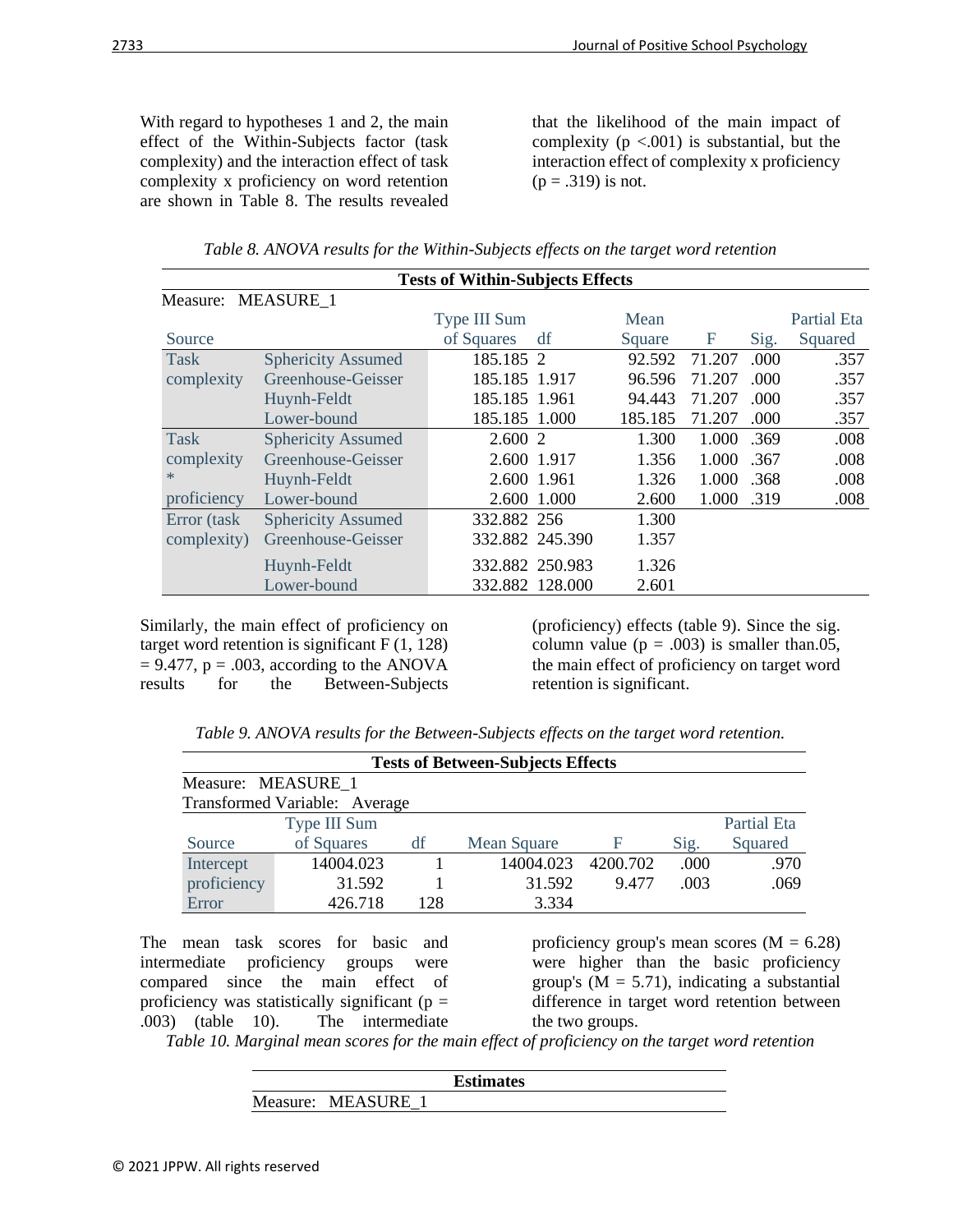|             |       |      | 95% Confidence Interval            |       |  |  |
|-------------|-------|------|------------------------------------|-------|--|--|
| proficiency | Mean  |      | Std. Error Lower Bound Upper Bound |       |  |  |
| basic       | 5.708 | .131 | 5.449                              | 5.966 |  |  |
| inter       | 6 277 | .131 | 6.018                              | 6.536 |  |  |

Task complexity displayed a significant main effect, F  $(2, 256) = 71.20$ , p < .001, with different effects on mean task scores for Task

1 ( $M = 6.92$ ), Task 2 ( $M = 5.277$ ), and Task  $3 (M = 5.78)$  (table 11).

*Table 11. Mean scores for the main effect of task complexity on the target word retention*

| <b>Estimates</b> |                         |       |      |                               |       |  |
|------------------|-------------------------|-------|------|-------------------------------|-------|--|
|                  | Measure: MEASURE 1      |       |      |                               |       |  |
| Task complexity  |                         |       | Std. | 95% Confidence Interval       |       |  |
|                  |                         | Mean  |      | Error Lower Bound Upper Bound |       |  |
| Task 1           | Sub-tests               | 6.923 | .124 | 6.678                         | 7.169 |  |
|                  | Task 2 (PO, PG, RG, RS, | 5.277 | .107 | 5.066                         | 5.488 |  |
| Task $3$ RA)     |                         | 5 777 | -137 | 5.505                         | 6.049 |  |

Further, there was no interaction effect of proficiency and task complexity,  $F(2, 26) =$ 1.000,  $p = .319$  on target word retention. The mean scores for the interaction effect on target word retention did not differ between the groups of basic (Task 1,  $M = 6.54$ ; Task 2, M = 5.09; Task 3, M = 5.49) and intermediate (Task 1,  $M = 7.31$ ; Task 2, M  $= 5.46$ ; Task 3, M  $= 6.06$ ) proficiency levels (table 12). However, the mean differences in target word retention scores from the subtests are listed for Tasks 1, 2, and 3 of the basic and intermediate levels of linguistic proficiency. Although, the sub-tests were designed to assess word retention accuracy

in terms of specific word knowledge properties (form, meaning, and use), the primary purpose was to discover which task type resulted in greater word retention. While the simple task enabled participants with basic level of linguistic proficiency to retain a higher number of words than the complex and +complex tasks, thus confirming hypothesis 2, the third hypothesis is partially confirmed, as both simple and +complex tasks enhanced better target word retention in participants with intermediate level of proficiency than the complex task.

| proficiency * task complexity |                                |                      |       |      |                               |       |
|-------------------------------|--------------------------------|----------------------|-------|------|-------------------------------|-------|
| Measure: MEASURE 1            |                                |                      |       |      |                               |       |
|                               | proficiency<br>task complexity |                      |       | Std. | 95% Confidence Interval       |       |
|                               |                                |                      | Mean  |      | Error Lower Bound Upper Bound |       |
| basic                         | Task 1                         |                      | 6.538 | .175 | 6.191                         | 6.886 |
|                               | Task 2                         | <b>Sub-tests</b>     | 5.092 | .151 | 4.794                         | 5.391 |
|                               | Task 3                         | (PO, PG, RG, RS, RA) | 5.492 | .194 | 5.108                         | 5.877 |
| inter                         | Task 1                         |                      | 7.308 | .175 | 6.961                         | 7.655 |
|                               | Task 2                         |                      | 5.462 | .151 | 5.163                         | 5.760 |
|                               | Task 3                         |                      | 6.062 | .194 | 5.677                         | 6.446 |

*Table 12. Interaction effect of proficiency and task complexity on the target word retention*

#### **5. Discussion**

The aim of the study was to examine whether learner proficiency and task

complexity manipulations affect cognitive load and result in the appropriate changes in vocabulary development.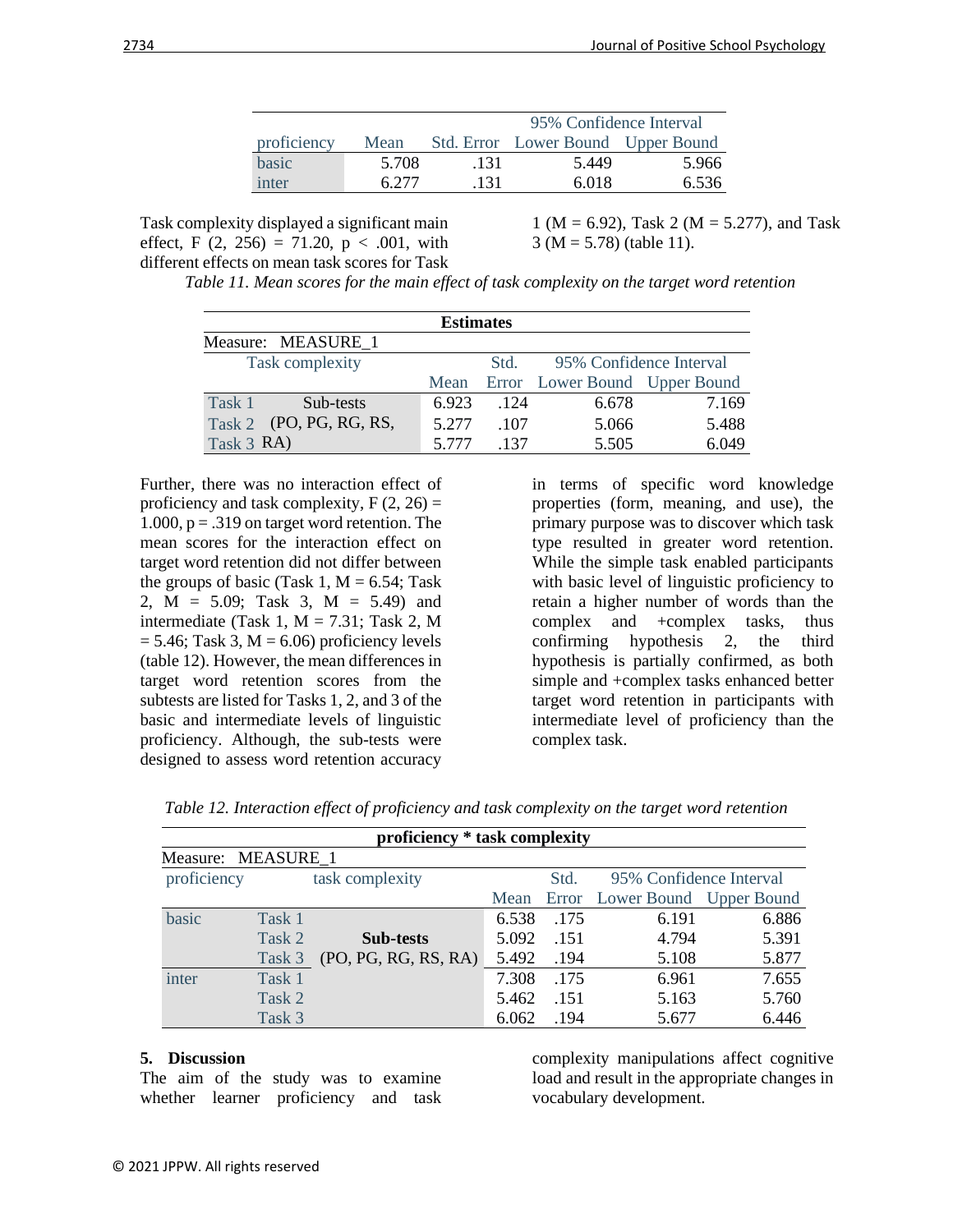The results of the study indicated a substantial main effect of task complexity (p < .001) as well as the interaction impact of task complexity and learner proficiency on vocabulary performance; but the main effect of learner proficiency was not significant (p = .036) on task performance. However, participants with a basic level of proficiency performed better on the + complex task version than the simple and complex task versions due to the interaction impact of task complexity and language proficiency. Participants with an intermediate level of proficiency, on the other hand, scored higher on complex task versions than on simple task version. Similarly, when the target word retention scores from the sub-tests were examined, it was found that both task complexity and learner proficiency had a substantial main effect on the results ( $p <$ .001); whereas their interaction did not impact word retention  $(p = .319)$ . However, due to the main effect of task complexity and learner proficiency, learners with intermediate level of proficiency recalled more words from simple and + complex tasks than from the complex task.

Despite the fact that L2 proficiency had no significant effect on vocabulary task performance, the study found significant L2 proficiency and task complexity effects, with participants with intermediate levels of linguistic proficiency performing better on the tasks than those with basic levels of proficiency. However, the main effect of learner proficiency was substantial in terms of target word retention, with participants with intermediate levels of proficiency recalling the target words better than those with basic levels of linguistic proficiency. In terms of target word recall, however, no interaction effects of learner proficiency and task complexity were discovered. Participants with the basic level of proficiency retained a large number of words from the simple task, whereas those with an intermediate level of proficiency remembered a greater number of target words from both the simple and +complex tasks.

A possible explanation for the sample to have performed better on the complex task versions and retained targeted words can be explained in the views of Robinson (2005), who states "cognitively complex tasks" encourage heightened attention to input (leading to more 'noticing' of form), and deeper processing (leading to longer-term retention) compared to simpler versions". Further, the current study, having garnered participants' self-ratings on the affective variable questionnaire, obtained reliable empirical support that increasing the number of elements and integrating dual task demands in a task had a significant effect on task performance due to increased cognitive demands that the structure of the task had placed on them. Besides, regardless of L2 proficiency levels, participants rated the complex task versions as being more difficult, stressful, and demanding more mental effort; and that it took a long time to complete. As regards the performance outcomes on the simple task versions, participants' self-ratings on the questionnaire revealed that the simple task was easy as they had to choose the most appropriate one from amongst the options provided. Thus, though the participants with the basic proficiency level performed better on the complex task versions initially, in the delayed recall test they could retain the target words better from the simple task.

# **6. Conclusion**

The findings of the research on the impact of task complexity and learner proficiency demonstrated that increasing task complexity along  $+/-$  few elements and  $+/-$  single task variables would place greater cognitive demands on learners and lead to better vocabulary performance and the target word retention. As a result of the considerable interaction between task complexity and L2 proficiency, the impacts of task complexity appear to be greater on learners with highproficiency level. Thus, this study confirms Robinson's (2001) Cognition Hypothesis in terms of vocabulary performance and lexical retention. This could imply that teachers can be encouraged to construct or adapt tasks to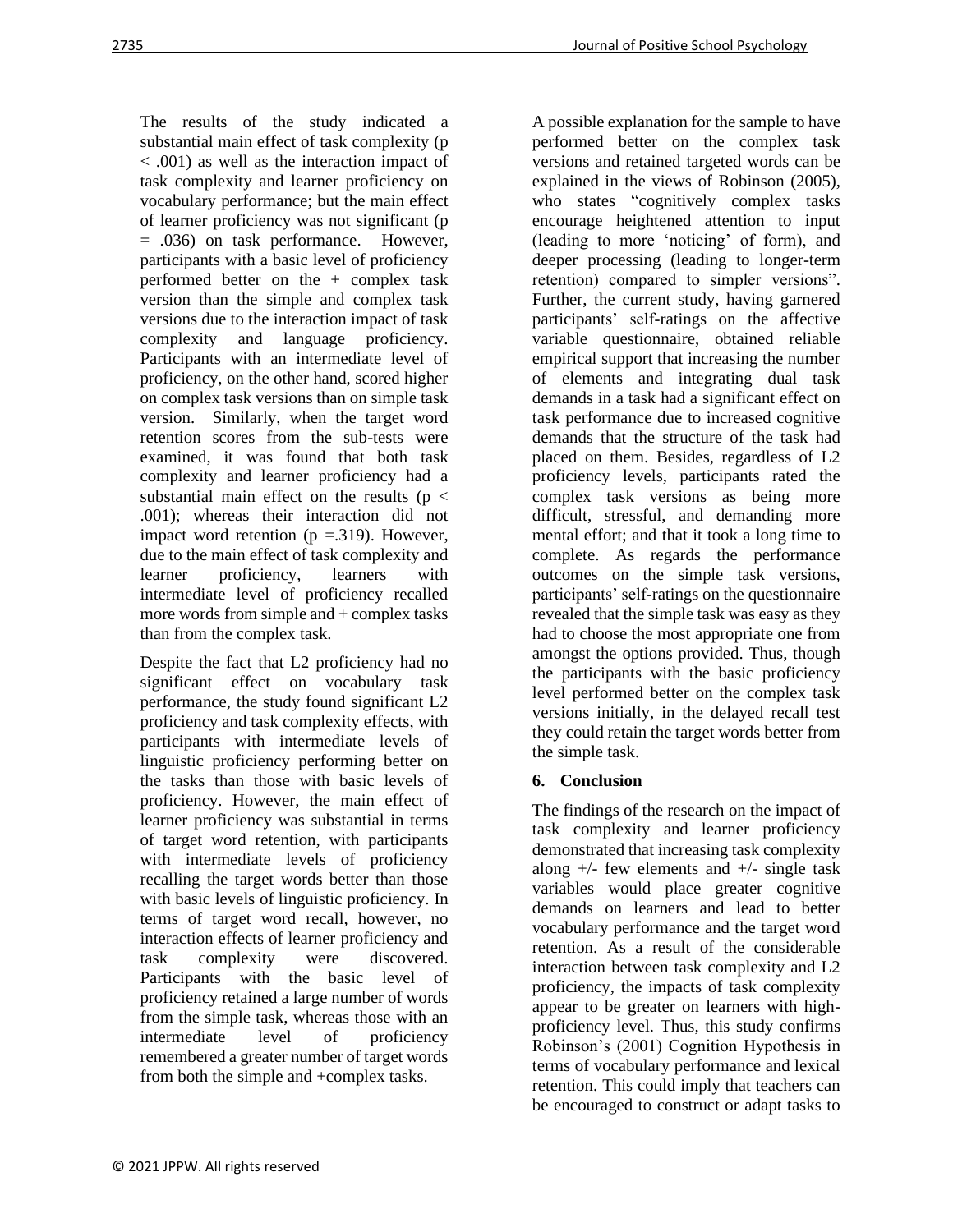assist students with low and high linguistic proficiencies to build confidence and<br>improve task performance. Instructional improve task performance. designers can define a task's standard of performance as a way to gauge learners' progress based on their perceived success with the simple task version. However, the study has some limitations, such as the size of the sample, task complexity, and learner proficiency at two levels only. Hence, more task parameters could be manipulated in future studies in order to significantly enhance task complexity and include learners with advanced linguistic proficiency.

## **References**

- Awwad, A., & Tavakoli, P. (2019). Task complexity, language proficiency and working memory: Interaction effects on second language speech performance. International Review of Applied Linguistics in Language Teaching.
- Ellis, R. (2003). Task-based language learning and teaching. Oxford: Oxford University Press.
- Gaillard, S., & Tremblay, A. (2016). Linguistic Proficiency Assessment in Second Language Acquisition Research: The Elicited Imitation Task. Language Learning, 66(2), 419-447.
- Hulstijn, J. H. & Laufer, B. (2001). Some empirical evidence for the involvement load hypothesis in vocabulary acquisition. Language Learning, 51, 539-558.
- Hulstijn, J. H., Hollander, M., & Greidanus, T. (1996). Incidental vocabulary learning by advanced foreign language students: The influence of marginal glosses, dictionary use, and reoccurrence of unknown words. The Modern Language Journal, 80(3), 327-339.
- Ishikawa, T. (2006). The effect of task complexity and language proficiency on task-based language performance. The Journal of Asia TEFL, 3(4), 193-225.
- Jackson, D & Suethanapornkul, S. (2013). The Cognition Hypothesis: A Synthesis and Meta-Analysis of Research on Second Language Task Complexity. Language Learning. 63. 10.1111/lang.12008.
- Kim, Y. (2008). The Role of Task-Induced Involvement and Learner Proficiency in L2 Vocabulary Acquisition. Language Learning, 58, 285-325.
- Kormos, J., & Trebits, A. (2011). Working memory capacity and narrative task performance. In P. Robinson (Ed.), Second language task complexity: Researching the Cognition Hypothesis of language learning and performance (Vol. 2, pp. 267-285). Amsterdam: John Benjamins.
- Laufer, B., & Nation, I. S. P. (1999). A vocabulary size test of controlled productive ability. Language Testing, 16(1), 33-51.
- Laufer, B., & Hulstijn, J. (2001). Incidental Vocabulary Acquisition in a Second Language: The Construct of Task-Induced Involvement. Applied Linguistics, 22, 1-26.
- Nation, I. S. P. (2001). Learning vocabulary in another language. Cambridge: Cambridge University Press.
- Nunan, D. (2004). Task-based language teaching. Cambridge: Cambridge University Press.
- Robinson, P & Gilabert, R. (2007). Task complexity, the Cognition Hypothesis and second language learning and performance. IRAL - International Review of Applied Linguistics in Language Teaching. 45. 161-176. 10.1515/IRAL.2007.007.
- Robinson, P. (2001). Task complexity, task difficulty, and task production: Exploring interactions in a componential